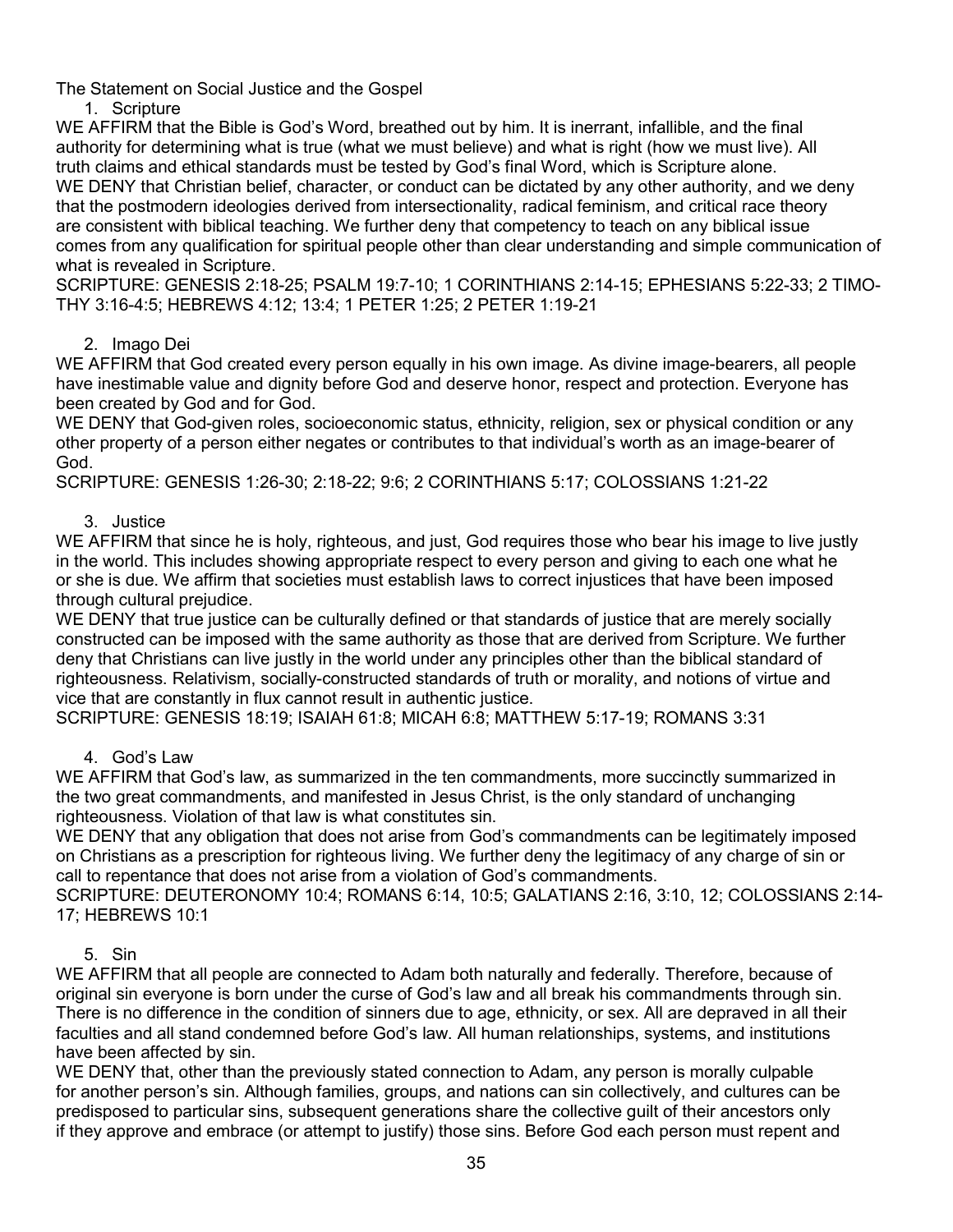confess his or her own sins in order to receive forgiveness. We further deny that one's ethnicity establishes any necessary connection to any particular sin.

SCRIPTURE: GENESIS 2:16, 17, 3:12,13-15; PROVERBS 29:18; ISAIAH 25:7, 60:2-3; JEREMIAH 31:27-34; EZEKIEL 18:1-9, 14-18; MATTHEW 23:29-36; ROMANS 1:16-17, 3:23, 5:12, 10:14-17; 1 CORINTHIANS 15:3-11; 2 CORINTHIANS 11:3; GALATIANS 1:6-9; TITUS 1:12, 13; REVELATION 13:8

### 6. Gospel

WE AFFIRM that the gospel is the divinely-revealed message concerning the person and work of Jesus Christ—especially his virgin birth, righteous life, substitutionary sacrifice, atoning death, and bodily resurrection—revealing who he is and what he has done with the promise that he will save anyone and everyone who turns from sin by trusting him as Lord.

WE DENY that anything else, whether works to be performed or opinions to be held, can be added to the gospel without perverting it into another gospel. This also means that implications and applications of the gospel, such as the obligation to live justly in the world, though legitimate and important in their own right, are not definitional components of the gospel.

SCRIPTURE: GENESIS 3:15; PROVERBS 29:18; ISAIAH 25:7, 60:2, 3; ROMANS 1:16-17, 10:14,15,17; 1 CORINTHIANS 15:1-11; GALATIANS 1:6-9; REVELATION 13:8

## 7. Salvation

WE AFFIRM that salvation is granted by God's grace alone received through faith alone in Jesus Christ alone. Every believer is united to Christ, justified before God, and adopted into his family. Thus, in God's eyes there is no difference in spiritual value or worth among those who are in Christ. Further, all who are united to Christ are also united to one another regardless of age, ethnicity, or sex. All believers are being conformed to the image of Christ. By God's regenerating and sanctifying grace all believers will be brought to a final glorified, sinless state of perfection in the day of Jesus Christ.

WE DENY that salvation can be received in any other way. We also deny that salvation renders any Christian free from all remaining sin or immune from even grievous sin in this life. We further deny that ethnicity excludes anyone from understanding the gospel, nor does anyone's ethnic or cultural heritage mitigate or remove the duty to repent and believe.

SCRIPTURE: GENESIS 3:15; ACTS 20:32; ROMANS 3-4; EPHESIANS 2:8-9; GALATIANS 3:28-29; 1 JOHN  $2:1 - 2$ 

# 8. The Church

WE AFFIRM that the primary role of the church is to worship God through the preaching of his word, teaching sound doctrine, observing baptism and the Lord's Supper, refuting those who contradict, equipping the saints, and evangelizing the lost. We affirm that when the primacy of the gospel is maintained that this often has a positive effect on the culture in which various societal ills are mollified. We affirm that, under the lordship of Christ, we are to obey the governing authorities established by God and pray for civil leaders.

WE DENY that political or social activism should be viewed as integral components of the gospel or primary to the mission of the church. Though believers can and should utilize all lawful means that God has providentially established to have some effect on the laws of a society, we deny that these activities are either evidence of saving faith or constitute a central part of the church's mission given to her by Jesus Christ, her head. We deny that laws or regulations possess any inherent power to change sinful hearts. SCRIPTURE: MATTHEW 28:16-20; ROMANS 13:1-7; 1 TIMOTHY 2:1-3; 2 TIMOTHY 4:2; TITUS 1:9; 1 PETER 2:13-17

# 9. Heresy

WE AFFIRM that heresy is a denial of or departure from a doctrine that is essential to the Christian faith. We further affirm that heresy often involves the replacement of key, essential truths with variant concepts, or the elevation of non-essentials to the status of essentials. To embrace heresy is to depart from the faith once delivered to the saints and thus to be on a path toward spiritual destruction. We affirm that the accusation of heresy should be reserved for those departures from Christian truth that destroy the weight-bearing doctrines of the redemptive core of Scripture. We affirm that accusations of heresy should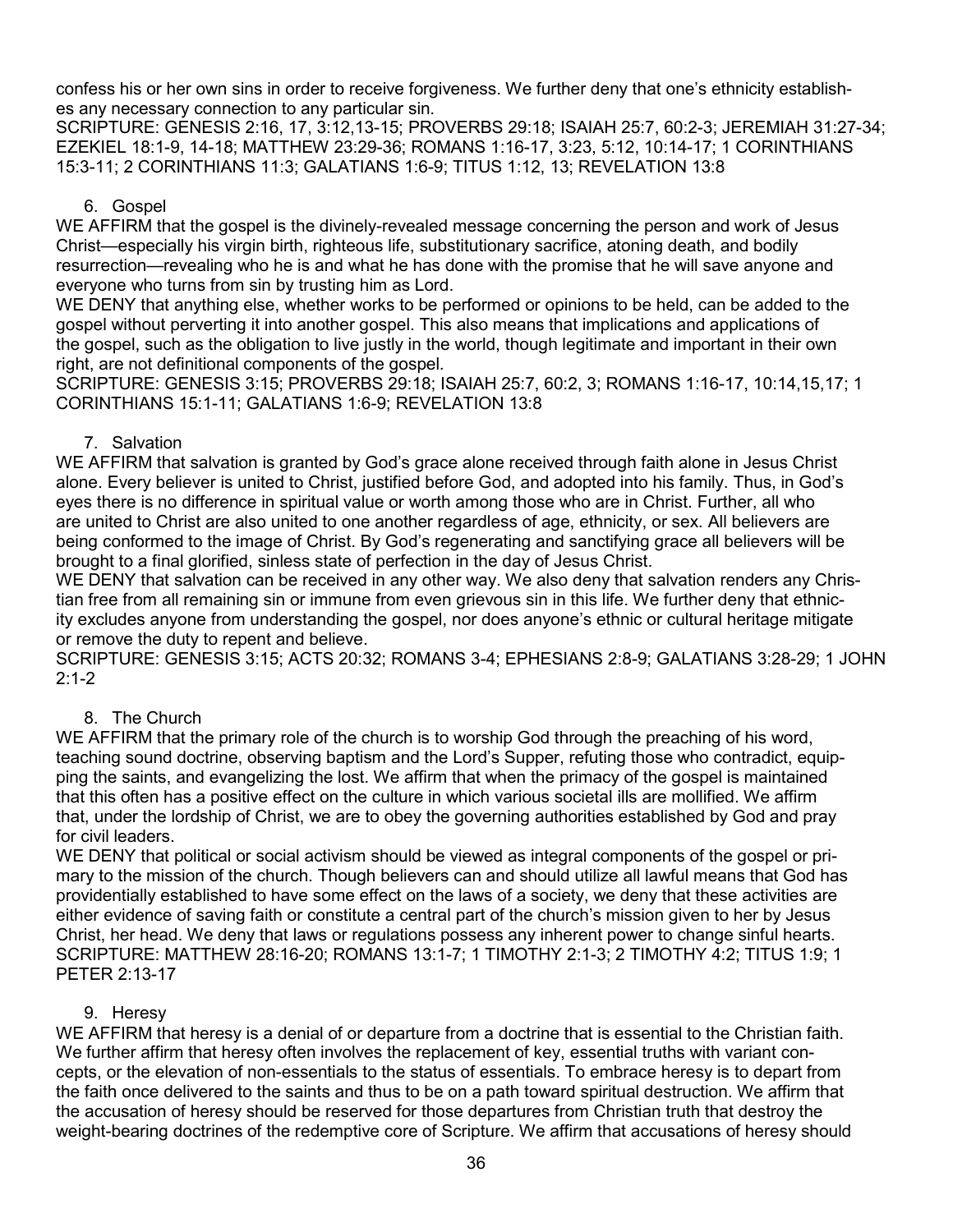be accompanied with clear evidence of such destructive beliefs.

WE DENY that the charge of heresy can be legitimately brought against every failure to achieve perfect conformity to all that is implied in sincere faith in the gospel.

SCRIPTURE: JOHN 14:6; ACTS 4:12; GALATIANS 1:6-9; 1 JOHN 4:1-3, 10, 14, 15; 5:1, 6-12

## 10. Sexuality and Marriage

WE AFFIRM that God created mankind male and female and that this divinely determined distinction is good, proper, and to be celebrated. Maleness and femaleness are biologically determined at conception and are not subject to change. The curse of sin results in sinful, disordered affections that manifest in some people as same-sex attraction. Salvation grants sanctifying power to renounce such dishonorable affections as sinful and to mortify them by the Spirit. We further affirm that God's design for marriage is that one woman and one man live in a one-flesh, covenantal, sexual relationship until separated by death. Those who lack the desire or opportunity for marriage are called to serve God in singleness and chastity. This is as noble a calling as marriage.

WE DENY that human sexuality is a socially constructed concept. We also deny that one's sex can be fluid. We reject "gay Christian" as a legitimate biblical category. We further deny that any kind of partnership or union can properly be called marriage other than one man and one woman in lifelong covenant together. We further deny that people should be identified as "sexual minorities"—which serves as a cultural classification rather than one that honors the image-bearing character of human sexuality as created by God. SCRIPTURE: GENESIS 1:26-27, 2:24, 4:1, 19:24-28; MATTHEW 19:3-6; ROMANS 8:13; 1 CORINTHIANS 6:9-11; 1 TIMOTHY 1:10; JUDE 7

## 11. Complementarianism

WE AFFIRM that God created mankind both male and female with inherent biological and personal distinctions between them and that these created differences are good, proper, and beautiful. Though there is no difference between men and women before God's law or as recipients of his saving grace, we affirm that God has designed men and women with distinct traits and to fulfill distinct roles. These differences are most clearly defined in marriage and the church but are not irrelevant in other spheres of life. In marriage the husband is to lead, love, and safeguard his wife and the wife is to respect and be submissive to her husband in all things lawful. In the church, qualified men alone are to lead as pastors/elders/bishops and preach to and teach the whole congregation. We further affirm that the image of God is expressed most fully and beautifully in human society when men and women walk in obedience to their God-ordained roles and serve according to their God-given gifts.

WE DENY that the God-ordained differences in men's and women's roles disparage the inherent spiritual worth or value of one over the other, nor do those differences in any way inhibit either men or women from flourishing for the glory of God.

SCRIPTURE: GENESIS 1:26–28, 2:15-25, 3:1-24; EPHESIANS 5:22-33; 1 CORINTHIANS 11:7-9; 1 TIMO-THY 2:12-14; TITUS 2

### 12. Race / Ethnicity

WE AFFIRM God made all people from one man. Though people often can be distinguished by different ethnicities and nationalities, they are ontological equals before God in both creation and redemption. "Race" is not a biblical category, but rather a social construct that often has been used to classify groups of people in terms of inferiority and superiority. All that is good, honest, just, and beautiful in various ethnic backgrounds and experiences can be celebrated as the fruit of God's grace. All sinful actions and their results (including evils perpetrated between and upon ethnic groups by others) are to be confessed as sinful, repented of, and repudiated.

WE DENY that Christians should segregate themselves into racial groups or regard racial identity above, or even equal to, their identity in Christ. We deny that any divisions between people groups (from an unstated attitude of superiority to an overt spirit of resentment) have any legitimate place in the fellowship of the redeemed. We reject any teaching that encourages racial groups to view themselves as privileged oppressors or entitled victims of oppression. While we are to weep with those who weep, we deny that a person's feelings of offense or oppression necessarily prove that someone else is guilty of sinful behaviors, oppression, or prejudice.